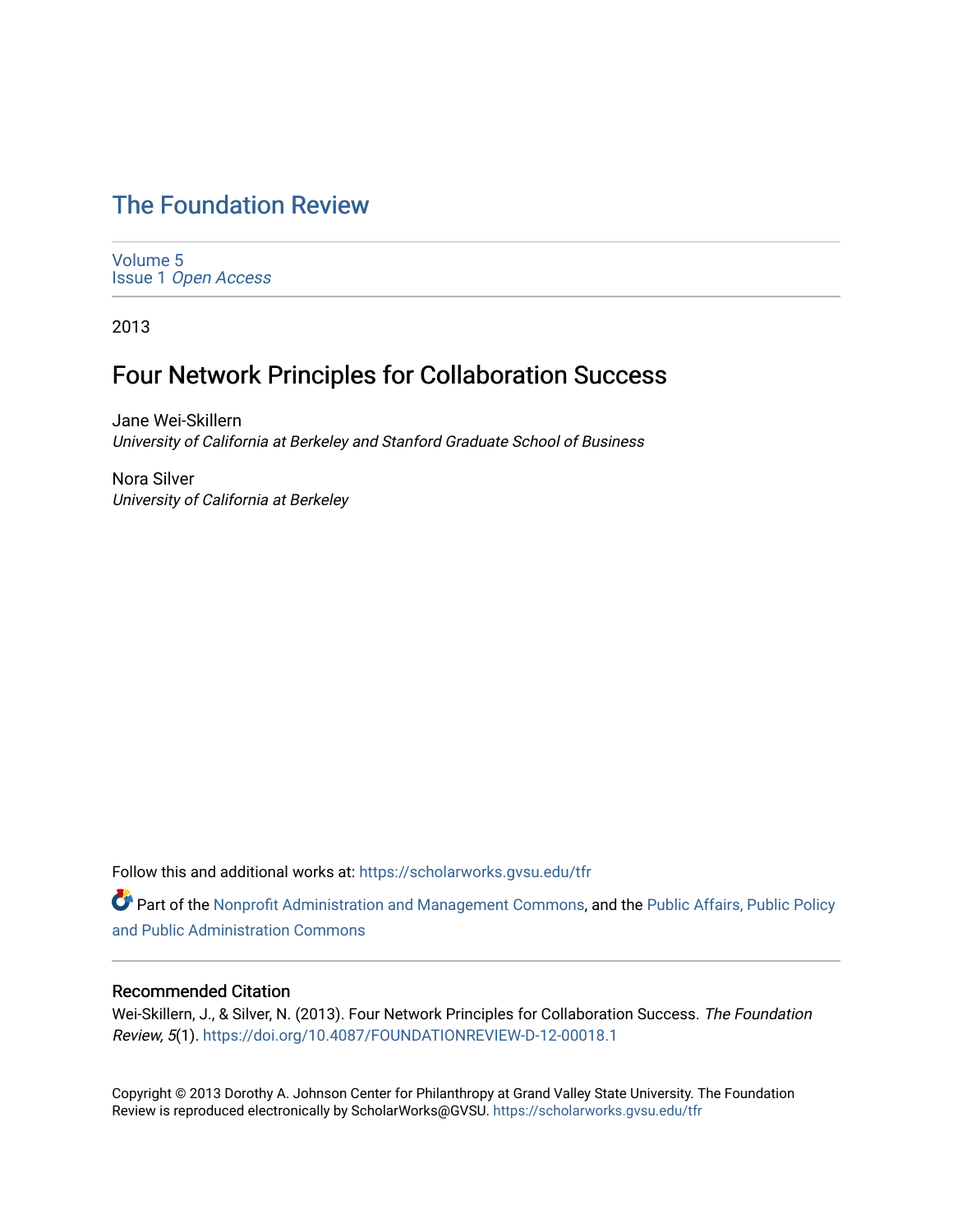#### REFLECTIVE PRACTICE

# Four Network Principles for Collaboration Success

Jane Wei-Skillern, Ph.D., University of California at Berkeley and Stanford Graduate School of Business, and Nora Silver, Ph.D., University of California at Berkeley

Keywords: Nonprofit strategy, foundation strategy, nonprofit networks, collaboration

#### Introduction

Despite high hopes, hard work, and significant investment, the social sector has experienced countless partnerships that have failed to live up to expectations. How are some collaborations able to achieve spectacular results while others fail spectacularly? This article introduces four key operating principles that build a culture for collaboration success.

In developing these principles, we draw upon our own research and work with partnerships and networks. Jane Wei-Skillern (now on the faculty at UC Berkeley's Haas School of Business and Stanford Graduate School of Business) began her career studying nonprofit growth and became very aware of the many challenges to organizational scale as the primary path to mission impact. At the same time, she identified several examples of nonprofits that had dramatically increased their mission impact through a strategy of cultivating external networks rather than organizational level growth. She has since focused on studying leading edge networks and published several articles and HBS case studies on the topic. Nora Silver is on the faculty of UC Berkeley's Haas School of Business and Director of the Center for Nonprofit and Public Leadership. Before joining academia, she developed and supported a network of foundations and nonprofits to increase, strengthen and diversify volunteerism for 13 years. Her research is on multi-sector leadership and nonprofit

#### Key Points

- · This article identifies a set of four counterintuitive principles that are critical to collaboration success and offers insights for how nonprofit leaders can ensure that their collaborations can have an impact that is dramatically greater than the sum of the individual parts.
- · Based on a decade of research developing detailed case studies on a range of successful networks, the authors have identified a common pattern of factors that are essential to effective networking.
- · The principles are: focus on mission before organization; manage through trust, not control; promote others, not yourself; and build constellations, not stars.

networks. The four principles emerged from our collective experience.

To illustrate the framework we use the case of the Energy Foundation (EF), a \$100 million foundation that is among the largest philanthropic funders advancing clean-energy policy, as a prime example of a foundation that has successfully catalyzed networks. Although a leading funder in the sector, EF may be the largest foundation that most people have never heard of. This is entirely by design. To advance its network, EF routinely acts to build the field of energy philanthropy, though not necessarily EF as an institution. EF exemplifies those four principles.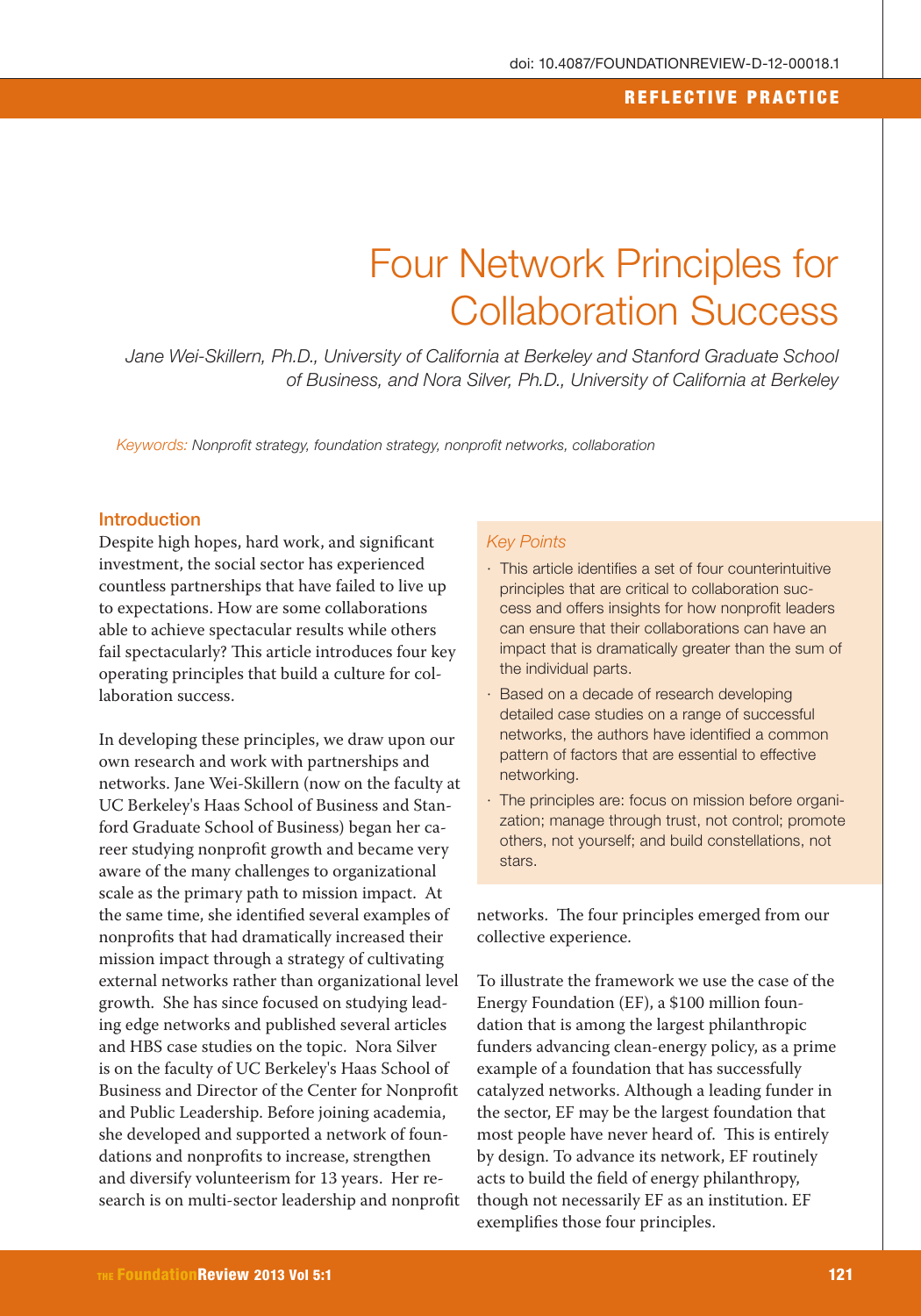**Garnering recognition for organizational achievements and building organization brands are considered critical for fundraising success and, in turn, organizational sustainability. It should therefore be no surprise that humility is not the norm in the nonprofit sector. To harness the tremendous potential of networks, all nonprofit leaders must let go of conventional wisdom and shift their focus from organizationlevel goals to network-level impacts.**

A rich literature on applying networks in the nonprofit sector has emerged in recent years (Plastrik & Taylor, 2006; Monitor Institute & GEO, 2011; Wei-Skillern, 2008), with research on network structures (Grossman & Rangan, 2001; Huggett, Kramer, & Smith Milway, 2010), systems (Kramer & Kania, 2011), and technological tools (Kanter & Fine, 2010; Scearce, Kasper, & McLeod, 2010). The leadership skills and culture that are essential to successful network building, however, are often overlooked. We maintain that these skills are the critical factors that differentiate failed or mediocre collaborations from those that achieve transformational change. Yet, the leadership mindset and skills critical to the success of networks are the opposite of what is typically rewarded in the philanthropic sector. Since the skills for successful networking are counterintuitive relative to common practice, they are worth highlighting here:

Focus on mission before organization. Effective network leaders build strategies that advance the mission even when it does not result in direct benefits to their organization.

Build partnerships based on trust, not control. Leaders depend upon shared values and trust rather than top-down controls and accountability systems.

Promote others rather than yourself. Network leaders exhibit a strong norm of humility above all else, sharing credit and foregoing opportunities for individual advancement and institutional growth and brand building.

Build constellations rather than lone stars. Leaders who catalyze successful networks acknowledge their weaknesses as readily as their strengths. The goal is to build the larger system that is necessary for delivering on the mission, not to become the "market leader"

Network leaders have succeeded often not because of, but despite, the contexts in which they operate. Nonprofit leaders – whether funders, board members, or nonprofit executives – tend to focus on their organizations as the primary vehicle for delivering their ambitious missions despite the reality that working with other external actors is fundamental to mission success. It is often assumed that controls and performance-accountability systems ensure quality impacts, when in fact shared values and trust among funders, nonprofits, and beneficiaries can actually lead to superior results. Nonprofit leaders are routinely lauded for increasing budgets, expanding programs, and building their institutions. Garnering recognition for organizational achievements and building organization brands are considered critical for fundraising success and, in turn, organizational sustainability. It should therefore be no surprise that humility is not the norm in the nonprofit sector.

To harness the tremendous potential of networks, all nonprofit leaders must let go of conventional wisdom and shift their focus from organizationlevel goals to network-level impacts. To show what this shift looks like in practical terms, we illustrate each of the four principles below using examples from the Energy Foundation case.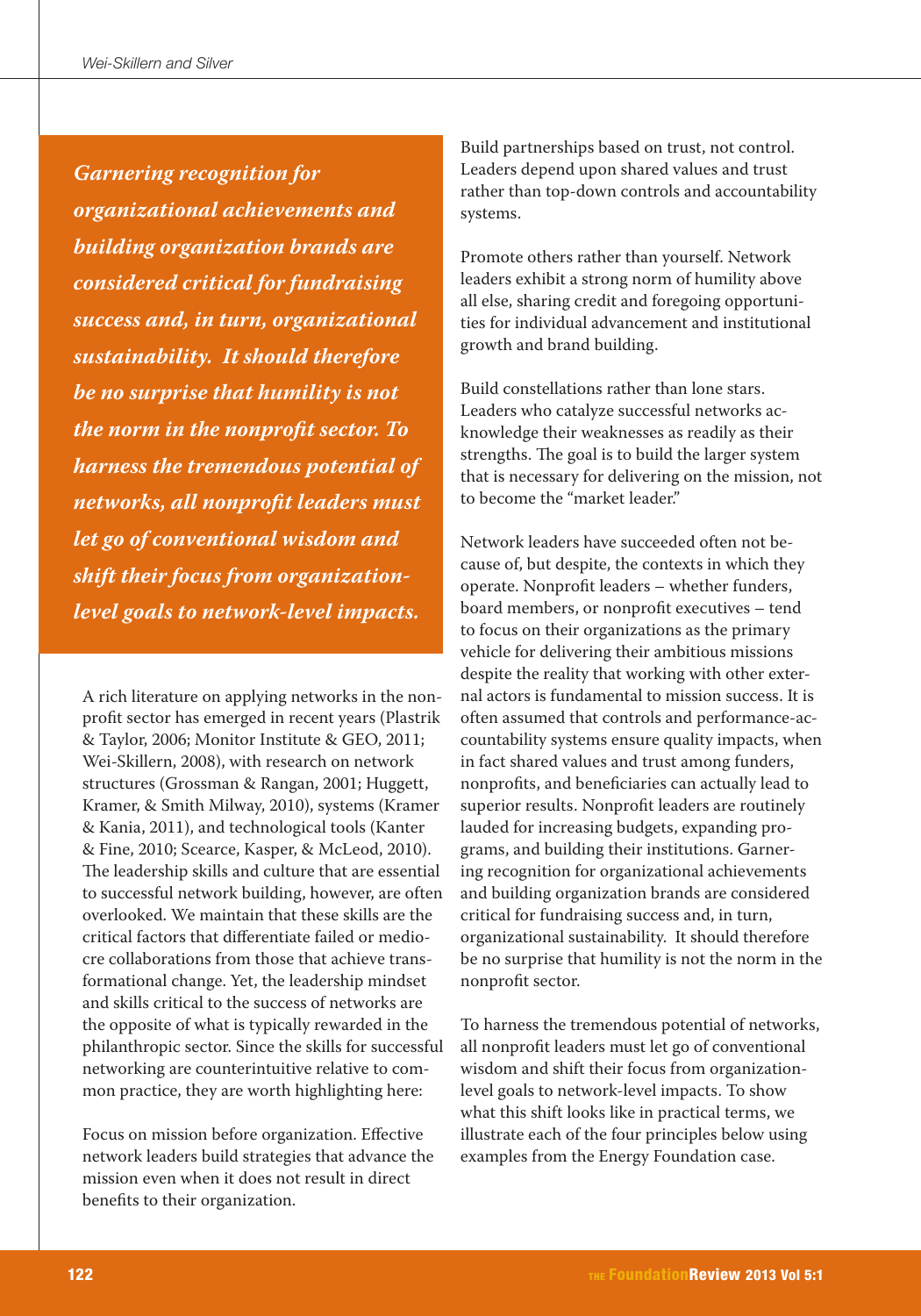## Principle 1: Strategy Is Determined by Mission Impact Before Organizational Growth

It is expected that nonprofit leaders grow their organizations in order to achieve significant social impact. Funders often seek short-term metrics to demonstrate the effectiveness of their grants. Boards, often populated with leaders from the corporate sector where growth is a key indicator of success, have a tendency to equate a nonprofit's growth with success. Nonprofit executives respond to the expectations and demands of their funders and boards, focusing on internal, organization-level activities such as program expansion, revenue growth, and organizational replication.

Yet, there are limits and challenges to growth. Organizational capacity is often stretched to launch a growth effort, and funding for sustaining growth once it has been achieved is notoriously difficult. Even if scale is achieved, managing multisite organizations is often a struggle to coordinate activities between headquarters and the field (Grossman & Rangan, 2001; Huggett, Kramer, & Smith Milway, 2010), disseminate knowledge and innovation (Smith Milway, 2011), and foster collaboration and coordination between affiliates (Huggett, Smith Milway, & Kramer, 2009), among other challenges.

By contrast, networked nonprofits set at the center of their work their missions, instead of organizational gains or their short-term organizational objectives. They forsake organization-level benefits, sharing or relinquishing control over program implementation, access to funding, and recognition in order to focus on achieving leveraged impact rather than organizational scale.

The MacArthur, Pew, and Rockefeller foundations exemplified this mindset in 1991 when they jointly established the Energy Foundation with a mission to help solve America's energy problems. The three foundations collectively committed \$100 million over 10 years to develop a new, independent philanthropic entity that would act as a strategic intermediary to achieve leveraged impact by supporting grantees that influence policy. This, in turn, would spur the growth of new clean-technology markets.

The founding donors set the stage to enable EF to embrace this network principle as well. Although each foundation committed different amounts to EF, all agreed to work as equals. Each appointed a single board member, but stipulated that the foundation be governed by a board comprised of the world's leading energy experts instead of large donors. By committing substantial, unrestricted, patient capital, they enabled the founding executives to be entrepreneurial and focus on letting the work of the foundation speak for itself (and to other potential donors) rather than get caught up in growing a large staff or building the institution. With a long-term commitment from its founding donors, EF kept a lean staff and began making grants right away. The founding donors' foresight enabled EF to help catalyze the growth of energy philanthropy such that billions of dollars have now been committed to clean energy industries worldwide, though EF's own annual budget has remained a relatively modest \$100 million.

Rather than striving to build itself as an institution for its own sake, EF achieves leveraged impact because it advances its mission by building a network of powerful partners with other funders and grantees. EF aggregates philanthropic capital, works with the world's leading energy experts to synthesize strategies, and builds a portfolio of grants to advance clean-energy technology in the U.S. and China, the largest and fastest-growing energy markets in the world.

The results? Scientists and advocates funded by EF provided research, testimony, and other expertise that led California to adopt the nation's strictest fuel economy standards in 2004 – the first of many small victories of the EF network in advancing its mission. Thirteen other states soon followed California's lead and, in 2010, the Obama administration adopted clean car standards at the federal level. Since the adoption of federal fuel economy standards, innovation in the auto industry has exploded. In 1991 there were virtually no hybrid vehicles on America's roads; now it is projected that there will be 55 hybrid models by 2015. By 2016, the U.S. vehicle fleet will reach an average of 35 miles per gallon, reducing global warming pollution by 400 million metric tons per year by 2030.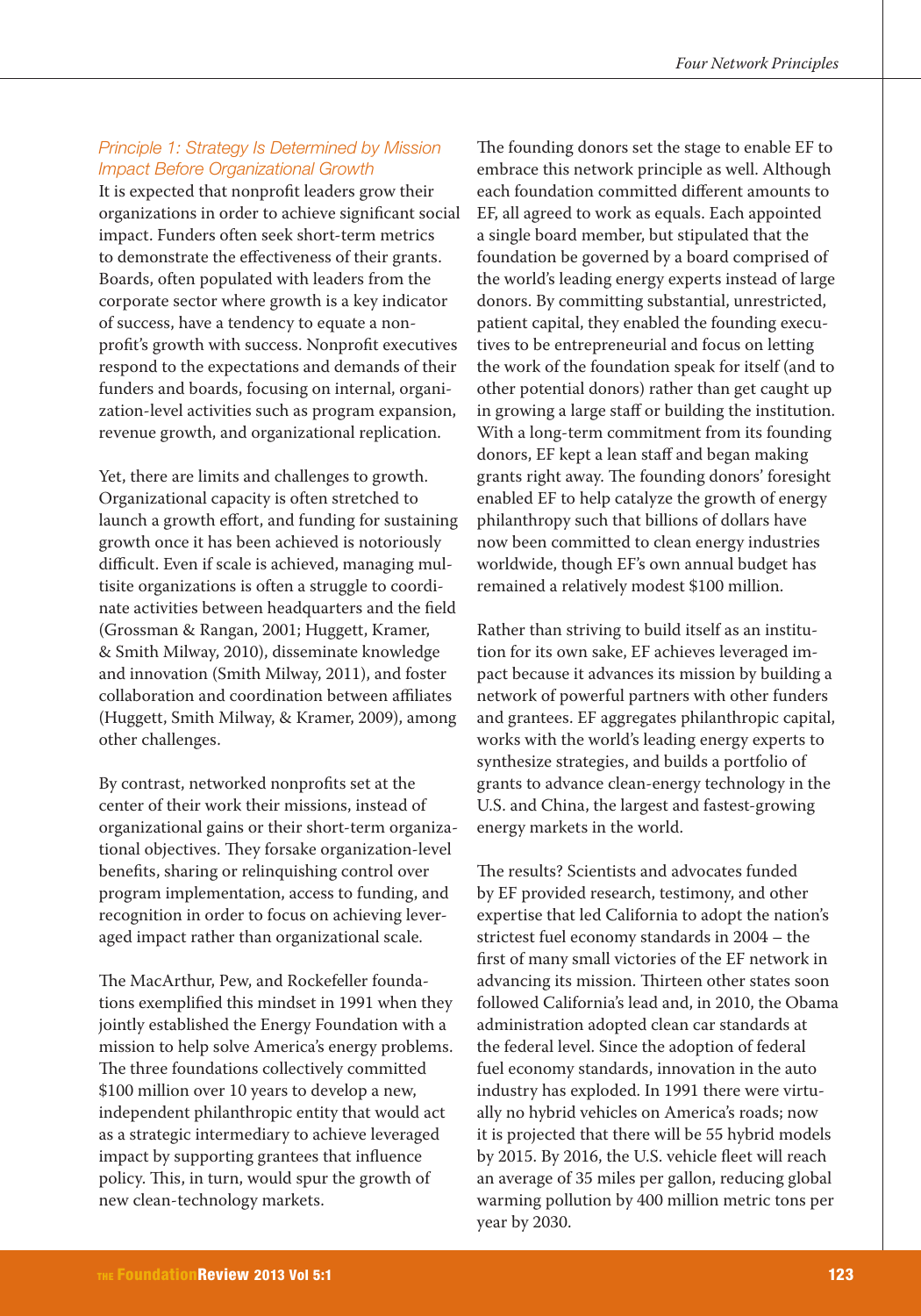**Many partnerships have failed because they have been forced from the top down, often by wellintentioned funders. Rather than identifying existing relationships in the field and investing to further support them, funders have tried to orchestrate new collaborations based on their own funding strategies.**

According to an independent evaluation, EF has been highly successful at advancing its goal of a sustainable energy future (Parzen, 1998). In the mid 1990s EF launched six regional campaigns to promote renewable portfolio standards that require minimum levels of renewable energy by power companies. In 15 of the 16 states that have adopted the renewable portfolio standards, 15 of the adoptions could be traced directly to EF campaigns (Koehler, 2007). By playing a role behind the scenes to weave together a broad network of funders, grantees, and energy policy experts, EF was able to contribute to reaching these goals. Yet, rarely, if ever, was EF's role in these policies shared publicly, except when making the case for continued support to its own funders.

Successful network leaders often do the opposite of what conventional wisdom would suggest – forsaking organizational-level gains for mission impact. Although individual organization success contributes significant incremental impact on the ground, these organizations focus on the bigger picture and are aware that achieving mission impact requires vastly more than their own institutional growth. In the short term, this might mean a shift in focus from program expansion and replication to investing in peer networks to

improve and broaden services. This can translate into expanding impact without necessarily bearing the burden of additional costs because the network as a whole is generating the value together and at greater efficiency (e.g., reduced duplication, leveraging expertise).

## Principle 2: Build Partnerships Based on Trust, Not Control

Partner selection is of the utmost importance in successful networks. Selecting trustworthy partners lays the foundation upon which trust can be built. Many partnerships have failed because they have been forced from the top down, often by well-intentioned funders. Rather than identifying existing relationships in the field and investing to further support them, funders have tried to orchestrate new collaborations based on their own funding strategies. By ignoring the alignment of values and trust that is necessary among partners, funders often inadvertently sabotage their own efforts to promote collaboration. Consequently, partners often come to the table for the wrong reason – the promise of additional funding for their organization, rather than affinity toward their peers or desire to work collaboratively. These funder-driven relationships tend to focus on developing systems and processes for coordination rather than building the social capital that is essential to making the collaboration succeed over time.

Networked nonprofits, in contrast, invest heavily in due diligence to select partners with whom they can work in the long term. They select a partner based not on how its credentials look on paper, but on its reputation for impact and its track record of commitment to working with others based on stated values. As the network develops, these shared values guide partners' decision-making and build in accountability to the shared goals. With these commonalities, participants are freed from trying to micromanage for every contingency and enjoy greater flexibility to respond to changing circumstances and strategic imperatives. Ongoing investment in the relationships further engenders trust among network participants.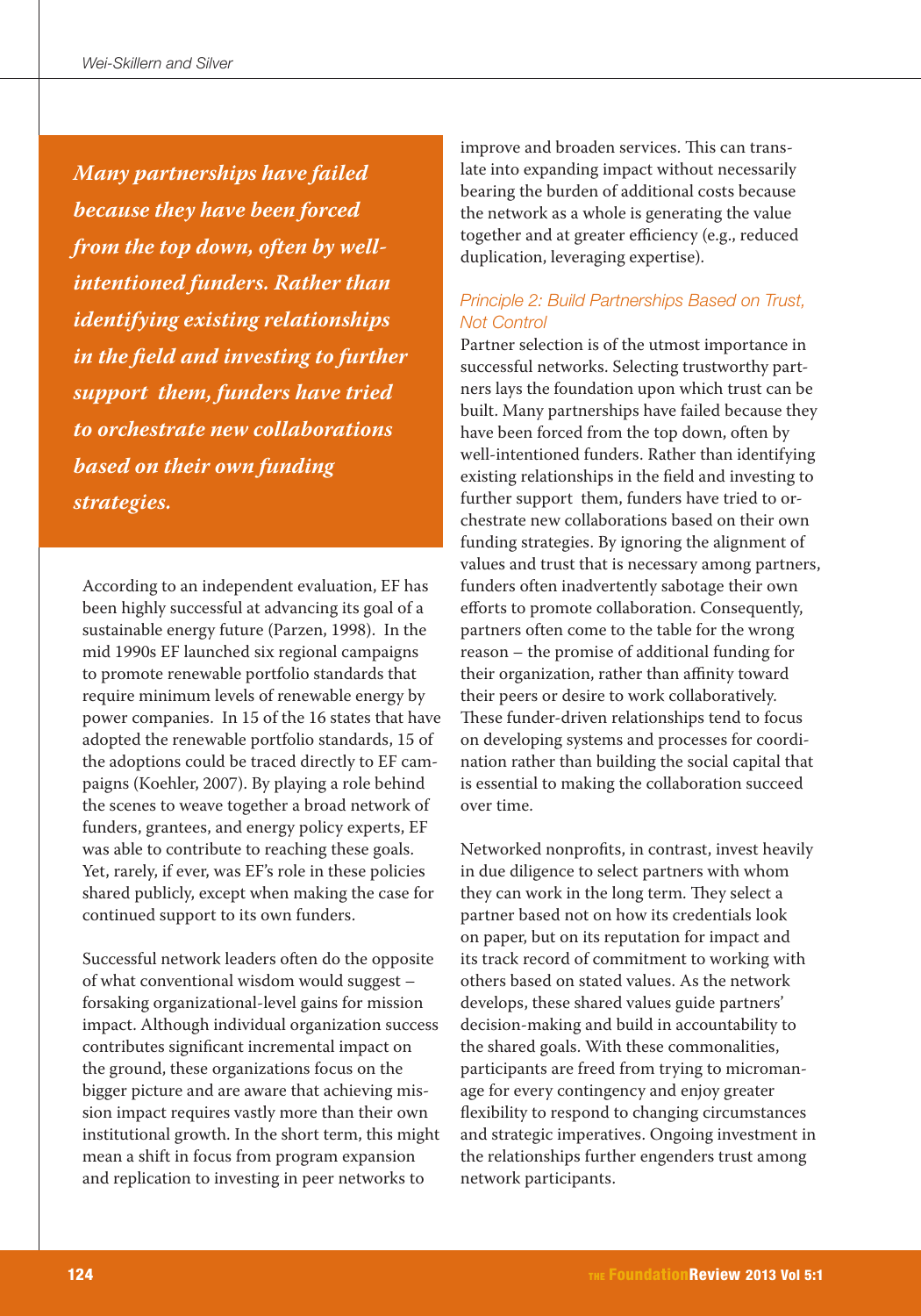One grantee described pursuing an EF grant as a substantial undertaking, but one that enabled grantee organizations to develop their organizations. Unlike foundations that make one-year grants and churn their portfolios, EF provided multiyear grants that enabled grantees to develop institutional capacity. Grantees received not only financial support, but also participated in convenings with peer grantees and received tactical and strategic support from independent third-party coordinators paid for by EF. A majority of EF's grants are offered to organizations with which EF has had a previous relationship. According to Eric Heitz, president of the Energy Foundation,

We try not to do anything ourselves that someone else could do better. We get excited when we find grantees that think the same way, and we support them. We believe people who are closer to the challenges are often in a better position to make the strategic call.

Thus, EF sometimes makes grants to coalitions of nonprofits that are then able to regrant the funding according to how the local nonprofit leaders believe the resources can best be utilized across the coalition. This is the ultimate in unrestricted funding – allowing the grantee full flexibility to use the funds not only internally, but also through its peers. The networked approach employs a bottom-up way of solving a problem: relying on local and community experts, beneficiaries, and trusted partners to build joint solutions, and distributed systems to deliver the solution.

The founding business plan for EF reflected input from more than 100 interviews with the world's leading energy experts across all sectors. Extensive peer reviews continue to shape EF's program sectors and strategies. Energy Foundation staff regularly host workshops on different issues, bringing together experts from across the spectrum. Their third-party coordinators working in the field often bring back information about potential gaps and additional funding needs. Foundation staff is reminded to "never pretend to be the smartest in the room," but rather to regularly seek out experts who can raise questions and critique EF's strategy so that it can adapt to the

field. EF deliberately does not publish its funding strategy in detail because it does not want to miss potential innovations from current and future grantees by defining it too explicitly.

High-impact networks are comprised of organizations that see the work of others in their network as integral to their ability to achieve impact. There is no hierarchy as to the value of various resources or skills that are brought to bear on the problem. For example, despite bringing the majority of the financial capital to the table, EF readily acknowledges that strategic insights into how to deploy funds can be gained from grantees, board members, and other experts in the network. This dynamic enables less restricted and more frequent communication and greater learning and coordination across network participants. Indeed, mutual accountability among peers is often found to be a more powerful lever for ensuring high performance than top-down approaches, across a range of contexts (Hiller, Day & Vance, 2006; Sarason, 1990; Torre & Voyce, 2007). Trust-based relationships among network partners allow more holistic, coordinated, timely, and realistic solutions to rise to the surface. This approach requires a fundamental rethinking of prevailing managerial approaches, in which hierarchy and top-down controls are the norm.

## Principle 3: Promote Others Rather Than **Yourself**

Humility is a hallmark of successful network catalysts. Networked nonprofits recognize the enormity of the problems that they seek to address, and are aware that it is folly to go it alone. By acknowledging one's own limitations, leaders focus less on developing their own competitive advantages and become more open to learning and engaging with others in the field. Networked nonprofits understand that when it comes to recognition, giving can be more powerful than receiving. Sharing or even eschewing recognition for contributions to the network builds a reservoir of goodwill that motivates all participants to fully invest and lend their ongoing support to the network. This dynamic requires a dramatic mindset shift from one in which leaders try to exert maximum control over strategy and programs and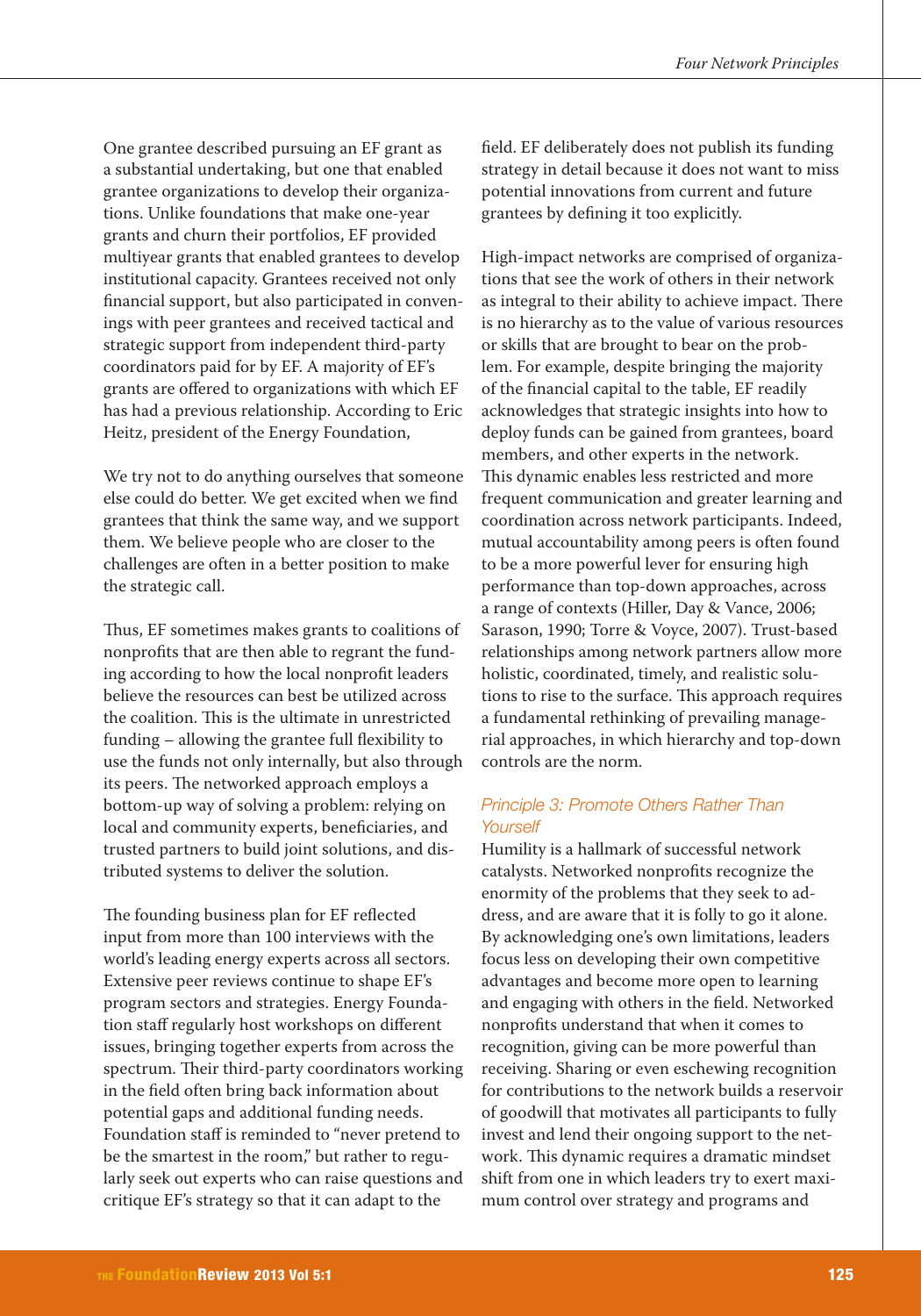**The goal is not to become the leaders in their fields first and then engage in collaboration to further establish dominance. Instead, the goal is to mobilize the various organizations and resources that together can deliver more impact.** 

focus on gaining recognition for themselves and their organizations. Highlighting the contributions of one's peers engenders high performance throughout the network.

The Energy Foundation deliberately plays a behind the scenes role, supporting groups that play a more public role. While its grantees routinely appear in the press and in public forums, EF does not see that as its role or as how it can add the most value. Thus, EF actively seeks to give credit to grantees, instead of trying to take the credit for itself.

This approach has served EF particularly well in its China Sustainable Energy Program (CSEP), whose goal is to support the country's efforts to increase energy efficiency and renewable energy. CSEP, whose staff are indigenous Chinese, utilizes a service-oriented model, offering assistance to Chinese agencies, experts, and entrepreneurs to address energy challenges. The program links Chinese experts with best-practices expertise from around the world. As China emerges as one of the world's sustainable energy leaders, CSEP is beginning to share best practices from China with the rest of the world. EF's approach with CSEP is to elevate local champions and to play a support role wherever possible. EF's president has quipped that the foundation is "servant to many, master to none." He describes the EF approach as based on the thought of the ancient Chinese philosopher Lao Tse: "The leader is best when people barely know we exist. When the work is done, people will think they did it themselves."

To get work done effectively through a network, participants routinely strive to help others do their best and make others look good. Networked organizations see the work of others as integral to their own ability to achieve mission impact. As a result, they look to the strengths of their partners and seek to support and empower them. The synergies among partners' respective skills, knowledge, and resources, in turn, generate superior results.

## Principle 4: Build Constellations, Not Stars

Networked organizations do not strive to be the brightest star, but rather to build the constellation that will enable achievement of the shared vision. They see themselves as nodes within an array of equal, interconnected partners, rather than as the center of their universes. The goal is not to become the leaders in their fields first and then engage in collaboration to further establish dominance. Instead, the goal is to mobilize the various organizations and resources that together can deliver more impact. Resources of all types – leadership, money, talent – can have dramatically more impact when leveraged across organizations, fields, and sectors. Not only does this approach save each organization from trying to do everything on its own, it promotes a dynamic in which resources are allocated where they can make the most impact. If another organization is better able address an issue, then it makes sense to invest in that effort rather than to reinvent the wheel in one's own organization. This is the approach the EF takes.

Alongside the results that EF has seeded on the ground, it has played an instrumental role in developing the broader energy philanthropy field. Although EF has no endowment and must fundraise annually for its own operations, it routinely suggests that donors give directly to others in the field if it is not able to add the most value. Furthermore, EF often invests its own resources in field building with no expectation of a direct benefit. For example, EF has lent its executive staff for months at a time to peer organizations to develop capacity for working through networks among their counterparts globally. EF executives will often give presentations to educate other donors to give to the energy philanthropy field, even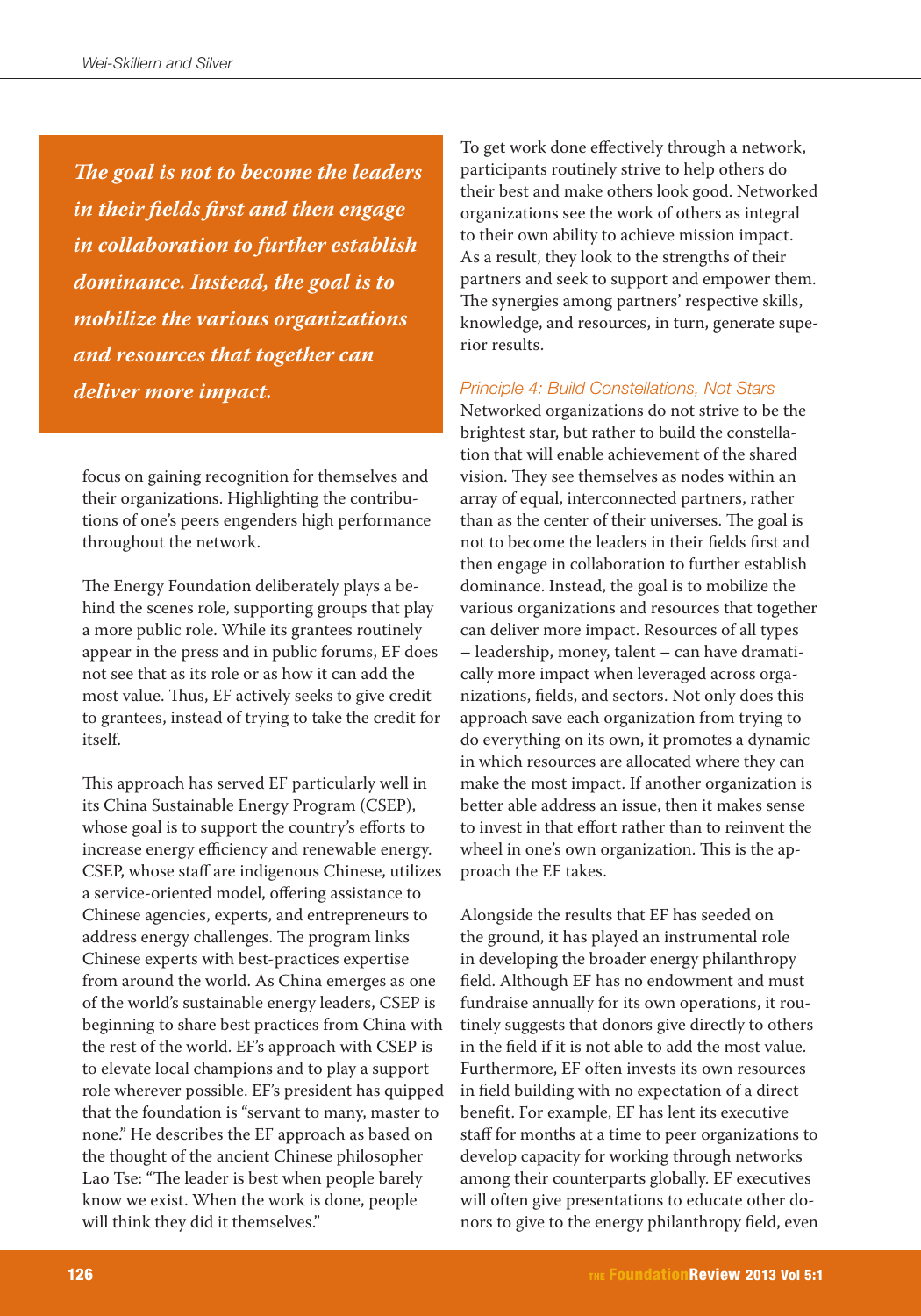| <b>From</b>                  | To                         |
|------------------------------|----------------------------|
| Focus on growth              | Focus on mission           |
| Focus on control             | Focus on trust             |
| Focus on yourself            | Focus on others            |
| Focus on garnering resources | Focus on sharing resources |
| Focus on the particular      | Focus on the whole         |

TABLE 1 Network Mindset Shift

if funding for EF is not forthcoming. EF's goal is to grow the market, rather than to become the market leader. Success is measured by reductions in tons of carbon dioxide emissions and not by EF's own institutional success. Other networked nonprofits share this approach to orchestrate the array of actors that together can deliver a more effective, more efficient, and more sustainable impact.

EF's strategy illustrates the shift from building a great institution to making its role less necessary. While the EF case illustrates the four network principles, other successful networks that we have studied in microfinance, international development, environmental conservation, and human services exhibit these principles as well. Indeed, these principles were derived from identifying patterns of strategy and leadership across a portfolio of network cases and contexts.

But it should be kept in mind that even with these similarities, every network is unique and emerges from its particular context and circumstances. Thus, we offer the essential principles that form the DNA of a successful network culture. EF was able to flourish as a network in part because it was explicitly created by its founding donors as a network; the MacArthur, Pew, and Rockefeller foundations offered significant patient capital and the support of an expert board (rather than a donor board) to building the network and the energy philanthropy field more broadly. As a newly established institution in an emerging field, EF did not have to fight the turf battles that are more common in established fields.

EF's mandate has never been to build EF as an institution, but rather to promote the global transition to a sustainable-energy future. With the support of its founding donors, EF had the flexibility to experiment and innovate. From the beginning, it was clear that the only way to achieve its goal was to achieve significant leverage on its own limited resources. Mobilizing a network of institutions in which EF was just one of many important actors seemed to be the only logical path to success.

While each network may emerge out of idiosyncratic circumstances, they share a relentless focus on the vision and mission as the primary driver and motivator of action. In the long term, nonprofit leaders should strive to make themselves less relevant – even go out of business – because they have achieved their mission or built capacity into the system to deliver the mission sustainably. EF's president, Heitz, even tells his staff that their job is to "lose": Once they have supported initiatives or organizations to succeed, their job is to let them go and apply EF's resources to the next big challenge. While few organizations are close enough to meeting their missions that they are actually at risk of putting themselves out of business, nonprofit leaders should aspire to nothing less.

#### Network Opportunities for Funders

The urgency and scale of the problems facing society today, coupled with the limited results to date, argue for a new approach. Networks hold the potential for meeting the challenge. To ensure collaboration success, leaders at all levels must go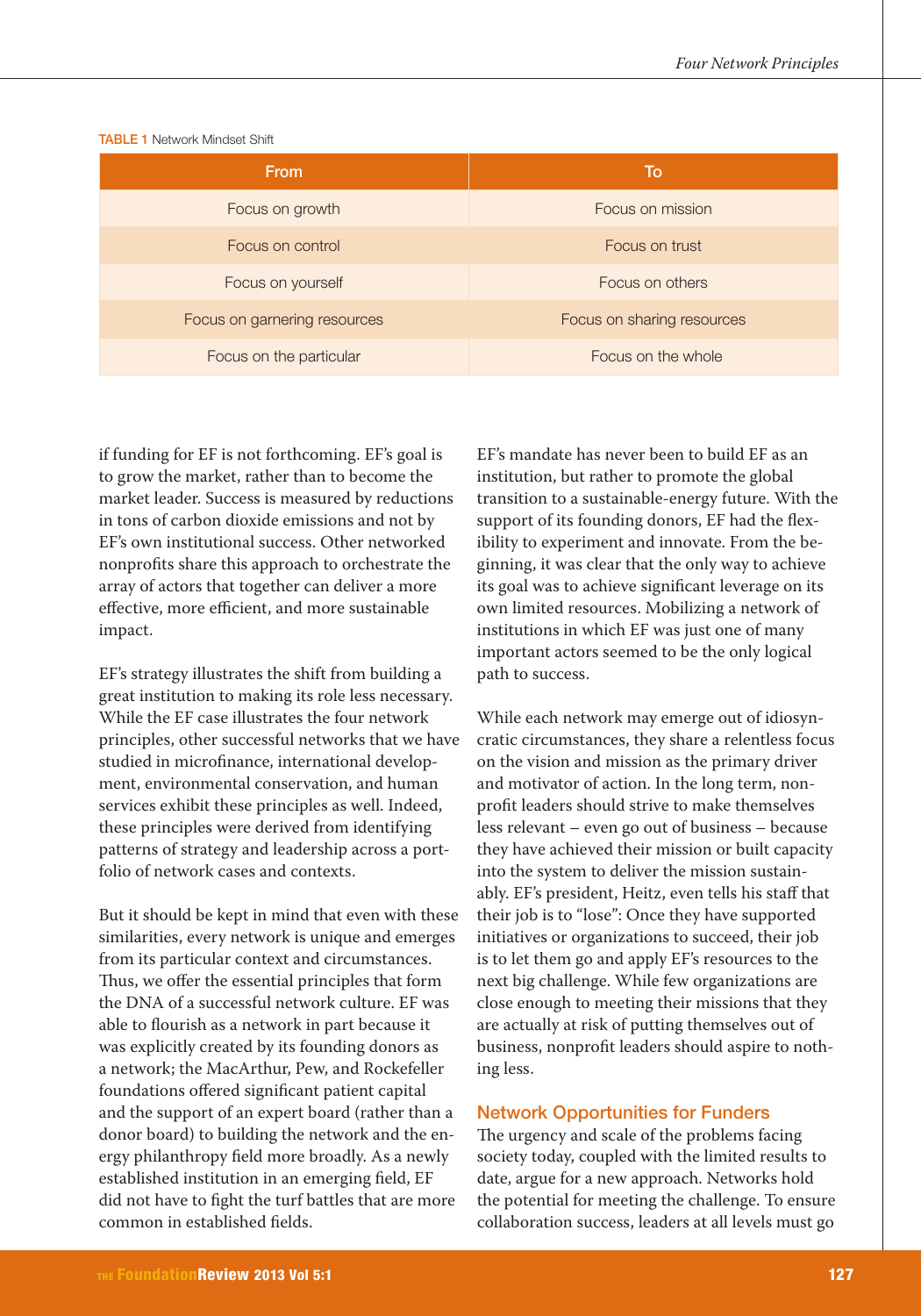**Often, performance-measurement systems are developed from the funder's interests and needs when, in fact, much of the expertise for understanding performance is dispersed throughout the network.**

in with a fundamentally different mindset, letting go of conventional wisdom and shifting their focus from organization-level gains to missionand field-level impact. Leaders must find trusted partners with whom they are willing to invest while sharing control and recognition. The norm of humility must replace self promotion. The quest for the organizational success must be relinquished for the real potential of solving problems. The shifts required are summarized in Table 1.

While there are funders that encourage collaboration among their grantees, the number that live and breathe these principles in practice is rather small. If funders expect to see more collaborative behavior in the field, a good place to start is with themselves. It is often said that he who pays the piper calls the tune. Armed with these principles, funders are in the unique position to 'be the change that they want to see in the world'.

To begin on the path to "being the change," funders might consider:

- Selecting grantees that embody the leadership capabilities to work through networks with a track record of working through networks. Invest in these leaders and their existing networks rather than trying to create new networks among grantees that might not have the inclination or ability to collaborate.
- Providing unrestricted, long-term support to enable grantees to experiment with and develop networks that have the greatest impact. If sufficient due diligence is done in selecting net-

work leaders, it is likely that fruitful networks will emerge. Funders are infusing additional support into networks that developed organically: They are going with the flow rather than trying to redirect the river.

- Rethinking performance metrics, shifting from organizational-level to network-level impacts, allowing grantees and beneficiaries themselves to help identify performance metrics and develop accountability systems, and at the same time remaining realistic about the timelines required for achieving network-level impacts. Often, performance-measurement systems are developed from the funder's interests and needs when, in fact, much of the expertise for understanding performance is dispersed throughout the network. Tapping into this resource can enable dramatic improvements in measurement systems.
- Working in networks themselves for greater impact, with networks of other funders or even across sectors. For funders, walking the talk is powerful at multiple levels, not the least of which includes aggregating capital, sharing expertise, leveraging resources, and strengthening the norms and culture for working through networks among grantees. The virtually untapped potential of networks in the philanthropic sector paints a hopeful picture of what the sector has the power to achieve.

#### **References**

- Grossman, A., & Rangan, K. (2001). Managing multisite nonprofits. Nonprofit Management and Leadership , 11(3), 241-396.
- Hiller, N. J., Day, D. V., & Vance, R. J. (2006), Collective enactment of leadership roles and team effectiveness: A field study. Leadership Quarterly, 17(4), 387-397.
- Huggett, J., Kramer, K., & Smith Milway, K. (2010). Growing global NGOs effectively. Boston: Bridgespan Group.
- Huggett, J., Smith Milway, K., & Kirk Kramer, K. (2009). Increasing efficiencies in global NGO networks. Boston: Bridgespan Group.
- KANTER, B. & FINE, A. (2010). The networked nonprofit. Hoboken, NJ: Wiley.